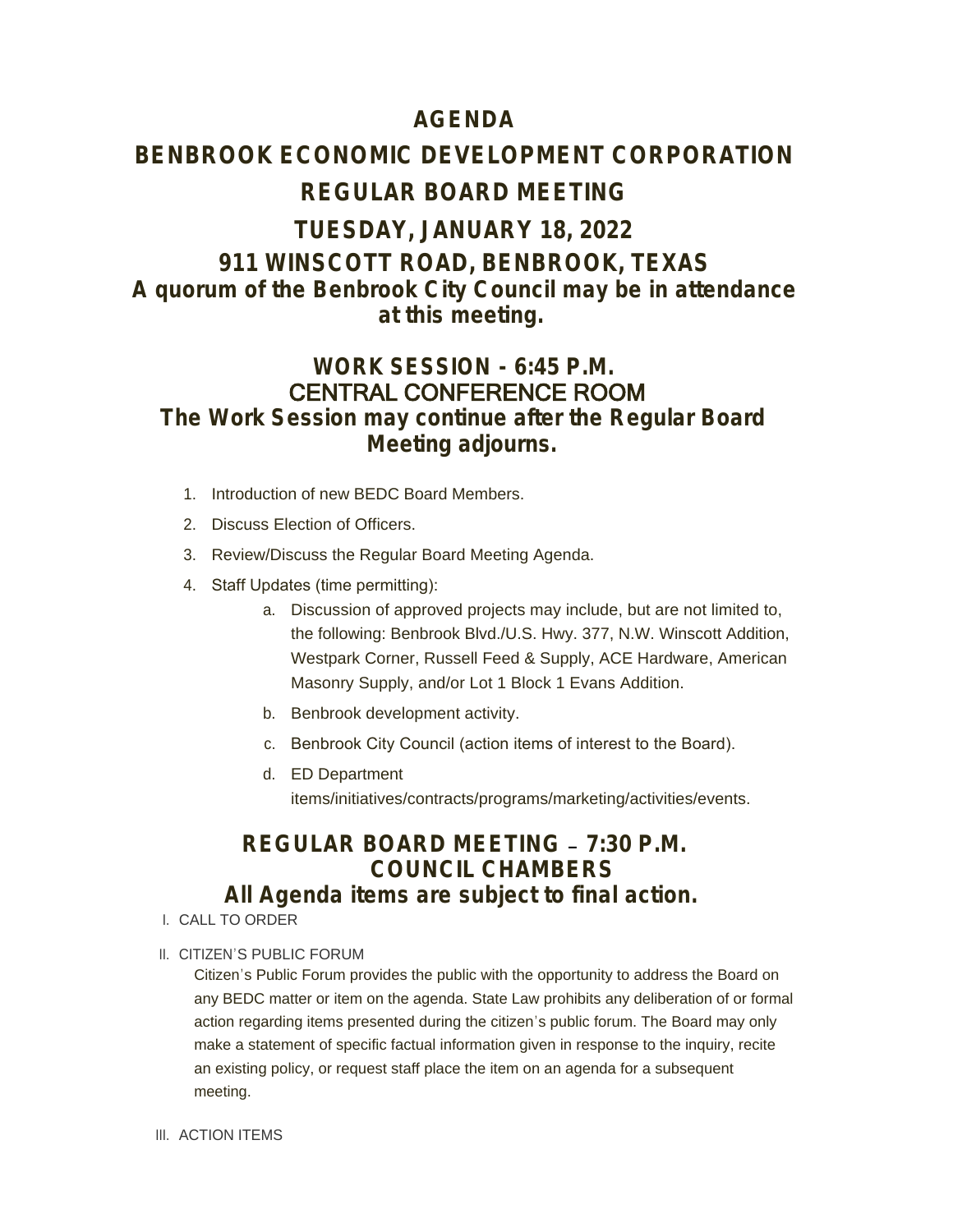- A. Approve the September 20, 2021, Regular Board Meeting Minutes.
- B. Approve the October 18, 2021, Regular Board Meeting Minutes.
- C. Approve the November 15, 2021, Regular Board Meeting Minutes.
- D. Election of 2022 BEDC Officers (President, Vice President, and Secretary).
- E. Consider Approval of a Lease Agreement Between the Benbrook Economic Development Corporation (BEDC) and Kenneth Russell.

Documents:

BEDC DRAFT MINUTES 09.20.21.PDF BEDC DRAFT MINUTES 10.18.21.PDF BEDC DRAFT MINUTES 11.15.21.PDF STAFF REPORT FOR KENNETH RUSSELL LEASE AGREEMENT.PDF

### IV. DIRECTOR'S REPORT

- A. Receive Monthly Financial Report for Period Ending November 30, 2021.
- B. Receive Monthly Financial Report for Period Ending December 31, 2021.

### V. EXECUTIVE SESSION

Pursuant to the Texas Open Meetings Act:

A. Section 551.072 – Deliberations Regarding Real Property.

Deliberate the purchase, exchange, lease, or value of real property, as deliberation in an open session would have a detrimental effect on the position of governmental body negotiations with a third person.

- **CONSIDER APPROVAL OF A LEASE AGREEMENT BETWEEN THE** BENBROOK ECONOMIC DEVELOPMENT CORPORATION (BEDC) AND KENNETH RUSSELL.
- VI. RECONVENE INTO OPEN SESSION
- VII. TAKE ANY NECESSARY OR APPROPRIATE ACTION AS A RESULT OF CLOSED EXECUTIVE SESSION
- VIII. ADJOURNMENT

The BEDC Board reserves the right to convene in Executive Session on any item on the Agenda pursuant to the provisions of the Open Meetings Law, Chapter 551, Texas Government Code, in accordance with the authority contained in:

Section 551.071, Consultation with City Attorney

Section 551.072, Deliberation regarding real property

Section 551.073, Deliberation regarding gifts and donations

Section 551.087, Deliberation regarding economic development negotiations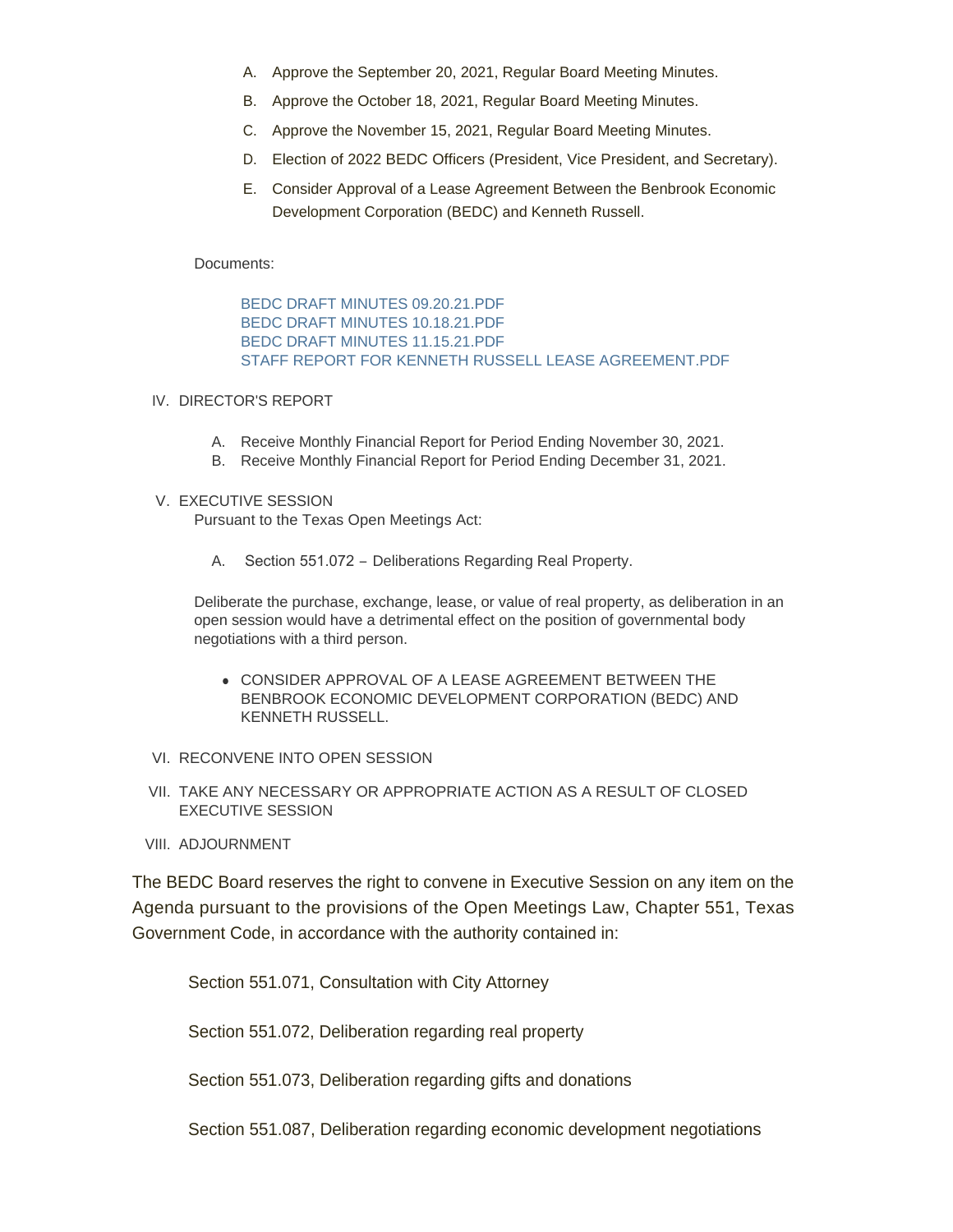This meeting will be recorded, and the recording will be made available to the public in accordance with the Texas Open Meetings Act, upon written request.

**THIS FACILITY IS WHEELCHAIR ACCESSIBLE. FOR SPECIAL ACCOMMODATIONS, OR TO INFORM US OF INACCESSIBILITY TO THIS MEETING, PLEASE CONTACT CYNTHIA D. WILLIAMS, ASSISTANT DIRECTOR OF ECONOMIC DEVELOPMENT AND MARKETING, AT 817-249-6990. PLEASE CALL 48 HOURS IN ADVANCE IF YOU REQUIRE INTERPRETATIVE SERVICES.**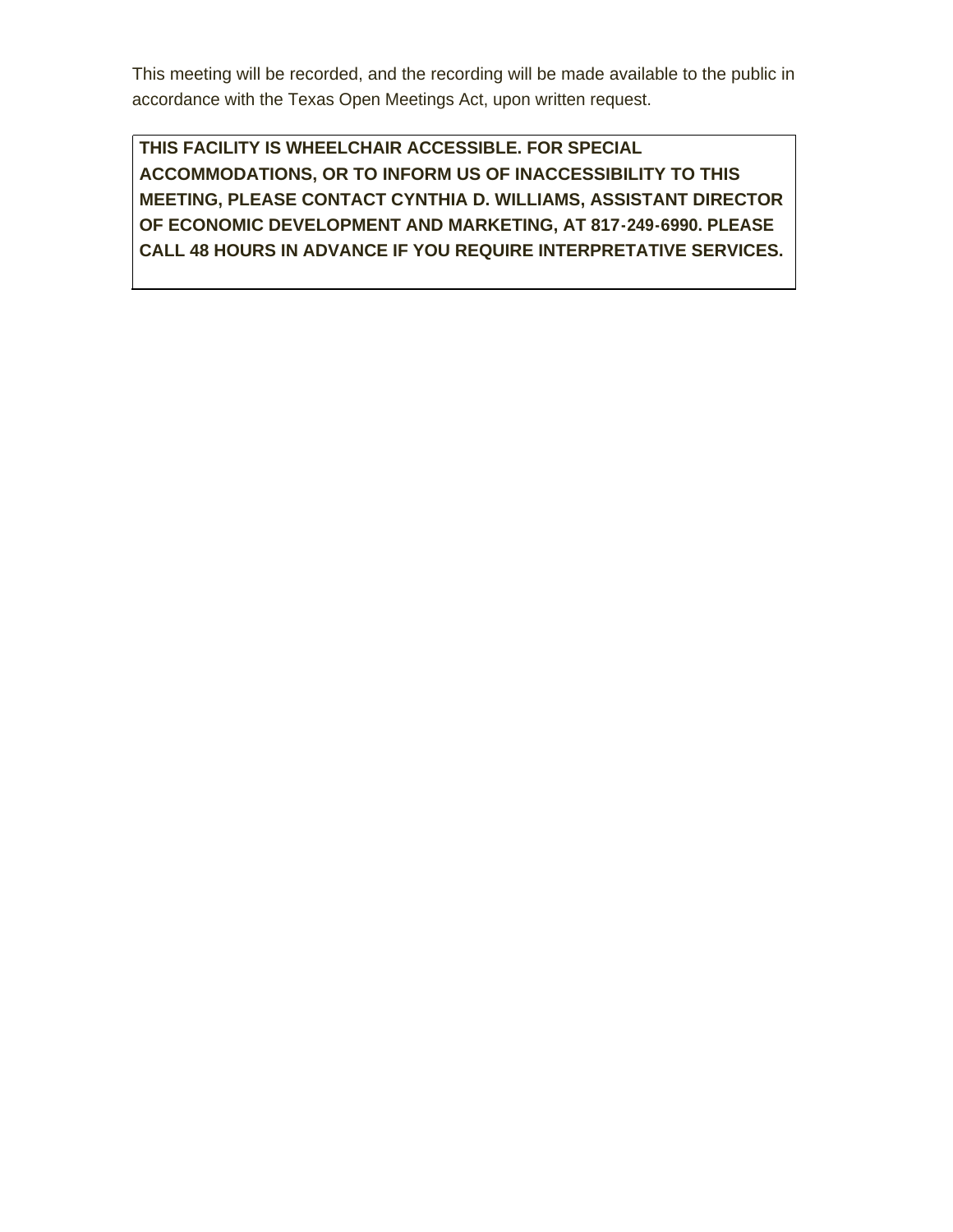

### **BENBROOK ECONOMIC DEVELOPMENT CORPORATION REGULAR BOARD MEETING MINUTES MONDAY. SEPTEMBER 20, 2021** 911 WINSCOTT ROAD, BENBROOK, TEXAS

WORK SESSION: The Benbrook Economic Development Corporation (BEDC) Board of Directors met at 7 p.m. to discuss the agenda items and review staff updates. The Work Session was held in the Benbrook City Hall Central Conference Room. The Work Session recessed at approximately 7:16 p.m.

Board Members in Attendance:

| Keith Tiner     | Place 1                 |
|-----------------|-------------------------|
| Danyelle Ackall | Place 2                 |
| Thomas Casey    | Place 4                 |
| Kent Williams   | President, Place 5      |
| Gary Crowell    | Vice President, Place 6 |
|                 |                         |

Board Members Not in Attendance:

| Michelle Thomas         | Secretary, Place |
|-------------------------|------------------|
| Kristina Denapolis West | Place 7          |

Staff Present: Jessica James, Director of Economic Development; Cynthia Williams, Marketing & Communications Specialist; Hillary Cromer, Assistant Director of Economic Development and Marketing (recording secretary); and Jim Hinderaker, Assistant City Manager.

 $\overline{3}$ 

### **REGULAR SESSION - CONVENED INTO THE COUNCIL CHAMBERS**

#### L **CALL TO ORDER**

The BEDC Regular Board Meeting was called to order at 7:30 p.m. on Monday, September 20, 2021, in the Benbrook City Hall Council Chambers, 911 Winscott Rd., Benbrook, Texas.

#### П. **CITIZEN'S PUBLIC FORUM**

President Williams opened the floor to allow citizens to comment on any agenda item. There were no citizen comments related to the agenda.

#### HI. **ACTION ITEMS**

Approve August 16, 2021, Regular Board Meeting Minutes.

- Mr. Casey made a motion to approve the August 16, 2021, Regular Board Meeting  $\bullet$ Minutes, as written.
- Mr. Tiner seconded the motion. There were no further questions or comments. The motion carried, 5-0.

#### **DIRECTOR'S REPORT** IV.

Receive Financial Report for Period Ending August 31, 2021. Assistant Director, Hillary Cromer, presented this item.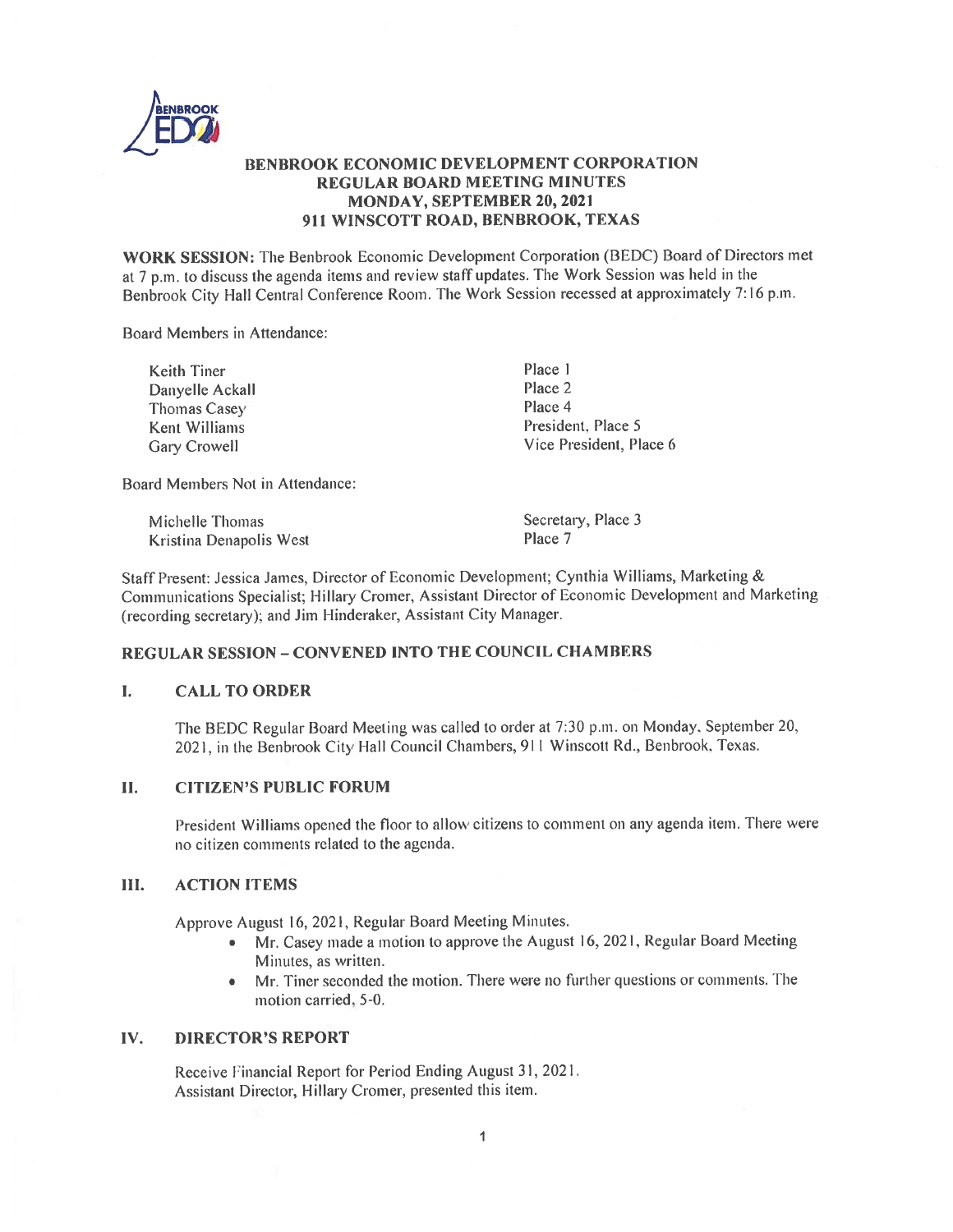

**Presentation Highlights:** 

- Liquid assets as of August 31, 2021:  $\bullet$ 
	- o Checking account:  $$1,635,608.97$ .
	- o Certificate of Deposit: \$3,816,824.93.
	- Total liquid assets: \$5,452,433.90.  $\circ$
- Total revenue for August 2021: \$163,088.86. This amount includes:
	- Sales tax revenue for August 2021: \$161,809.62.  $\circ$
	- o Interest earned on business account: \$294.09.
	- o Oil and gas royalties: \$985.15.
- Encumbered funds: \$1,179,507.42. This amount includes:
	- o Total current and pending projects: \$1,130,576.62.
	- Total operating expenses for August 2021: \$48,930.80.  $\circ$
- Fund balance as of August 31, 2021: \$4,272,926.48.  $\bullet$

Mr. Crowell asked why the previous business account balance is so much lower than the current balance. Staff explained that they would find out and report on it at the October 2021 Board meeting.

There were no further comments or questions. No action necessary.

#### V. **EXECUTIVE SESSION**

The Board convened into Executive Session at approximately 7:41 p.m. to discuss the item below. No action was taken.

Pursuant to the Texas Open Meetings Act:

A. Section 551.072 – Deliberations Regarding Real Property.

Deliberate the purchase, exchange, lease, or value of real property, as deliberation in an open session would have a detrimental effect on the position of governmental body negotiations with a third person.

DISCUSS PROPERTY LOCATED SOUTH OF I-20/1-820 LOOP, WEST OF ARROW WOOD ST., NORTH OF LAKESIDE DR., AND EAST OF BENBROOK BLVD./U.S. HWY. 377.

DISCUSS BEDC-OWNED PROPERTY COMMONLY REFERRED TO AS WESTPARK CORNER.

B. Section 551.087 - Deliberations Regarding Economic Development Negotiations. Deliberate the offer of a financial or other incentive to business prospect.

DISCUSS THE N.W. WINSCOTT ADDITION LOCATED AT 610 WINSCOTT RD.

#### VI. RECONVENE INTO OPEN SESSION

The BEDC Board reconvened into open session at 8:19 p.m.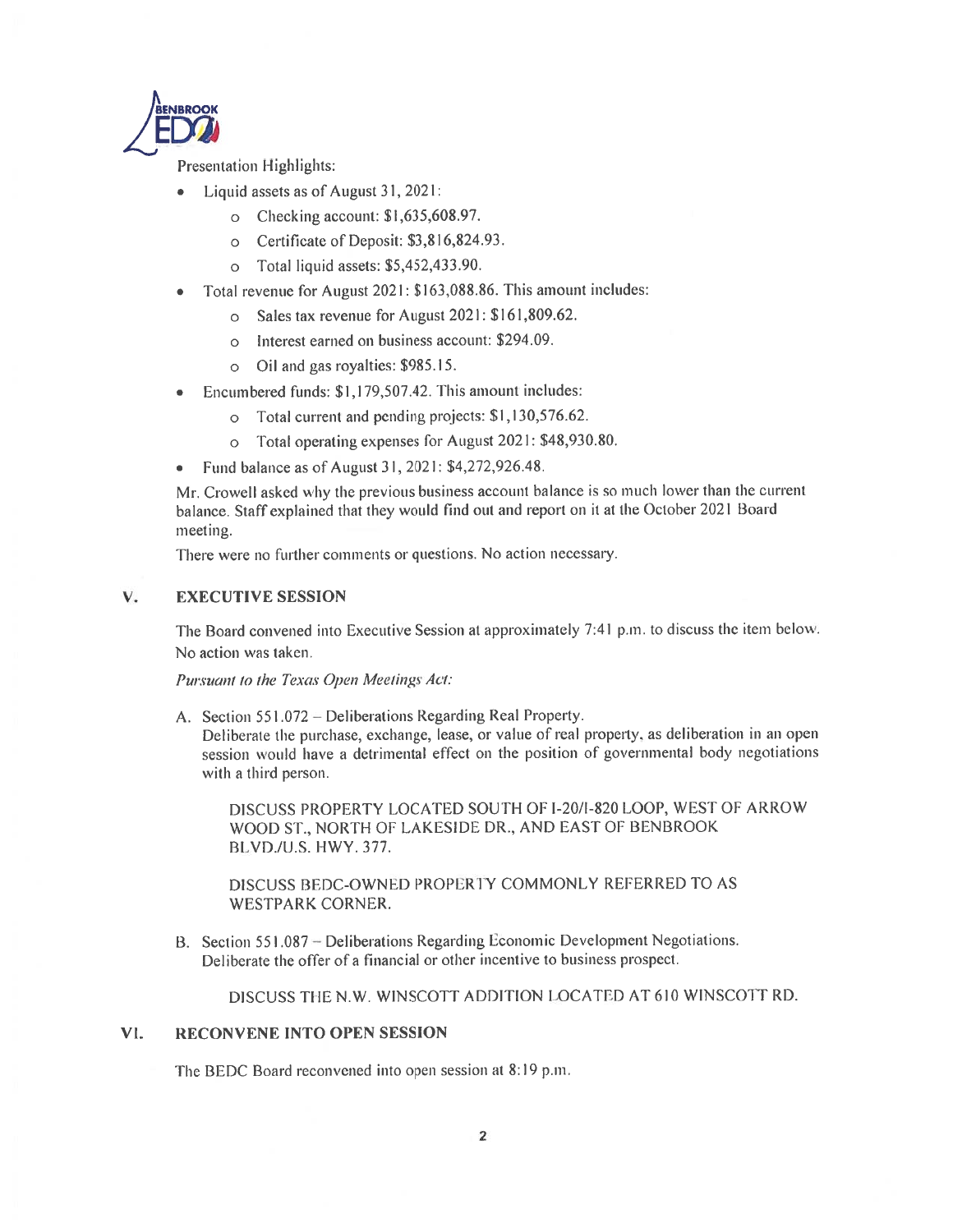

#### TAKE ANY ACTION NECESSARY OR APPROPRIATE AS A RESULT OF CLOSED VII. **EXECUTIVE SESSION**

No action necessary.

VIII. ADJOURNMENT The meeting adjourned at approximately 8:20 p.m.

**APPROVED:** 

**KENT WILLIAMS PRESIDENT** 

ATTEST:

**GARY CROWELL VICE PRESIDENT**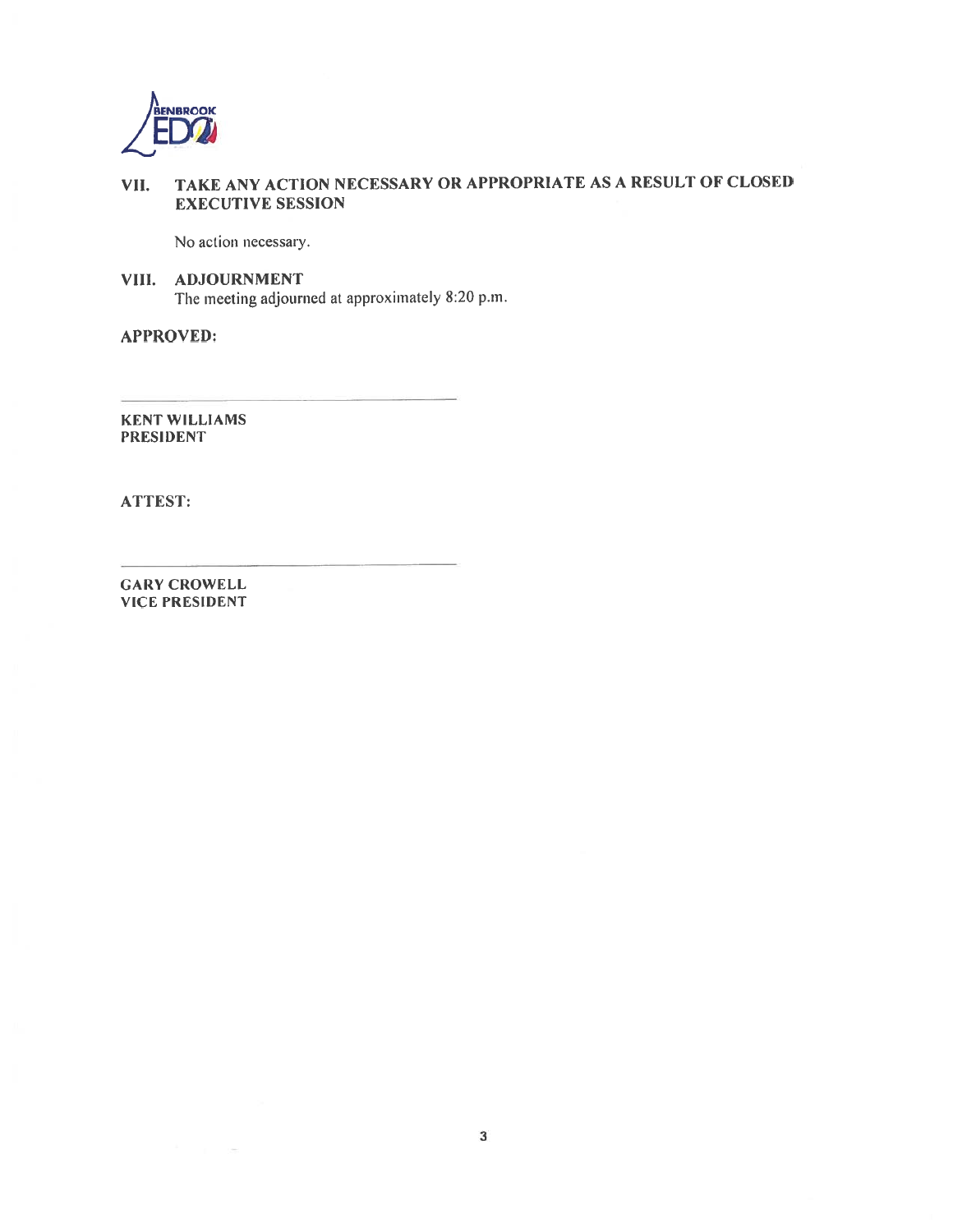

### **BENBROOK ECONOMIC DEVELOPMENT CORPORATION REGULAR BOARD MEETING MINUTES** MONDAY, OCTOBER 18, 2021 911 WINSCOTT ROAD, BENBROOK, TEXAS

**WORK SESSION:** The Benbrook Economic Development Corporation (BEDC) Board of Directors met at 7 p.m. to discuss the agenda items and review staff updates. The Work Session was held in the Benbrook City Hall Central Conference Room. The Work Session recessed at 7:19 p.m.

Board Members in Attendance:

Keith Tiner Kent Williams Gary Crowell Kristina Denapolis West Place 1 President, Place 5 Vice President, Place 6 Place 7

Board Members Not in Attendance:

Danyelle Ackall Michelle Thomas Thomas Casey

Place 2 Secretary, Place 3 Place 4

Staff Present: Jessica James, Director of Economic Development; Cynthia D. Williams, Marketing and Communications Specialist and recording secretary; and Jim Hinderaker, Assistant City Manager.

### **REGULAR SESSION - CONVENED INTO THE COUNCIL CHAMBERS**

#### $\mathbf{I}$ . **CALL TO ORDER**

The BEDC Regular Board Meeting was called to order at 7:30 p.m. on Monday, October 18, 2021, in the Benbrook City Hall Council Chambers, located at 911 Winscott Road, Benbrook, Texas.

#### П. **CITIZEN'S PUBLIC FORUM**

President Williams opened the citizen's public forum for two minutes to allow citizens to comment on any agenda item. There were no citizen comments.

#### Ш. **ACTION ITEMS**

Approve the September 20, 2021, Regular Board Meeting Minutes.

- Mr. Crowell made a motion to approve the September 20, 2021, Regular Board Meeting  $\bullet$ Minutes.
- Mr. Tiner seconded the motion. Ms. West abstained from voting, as she was not in attendance  $\bullet$ for this meeting. The motion did not pass;  $3 - 1$ .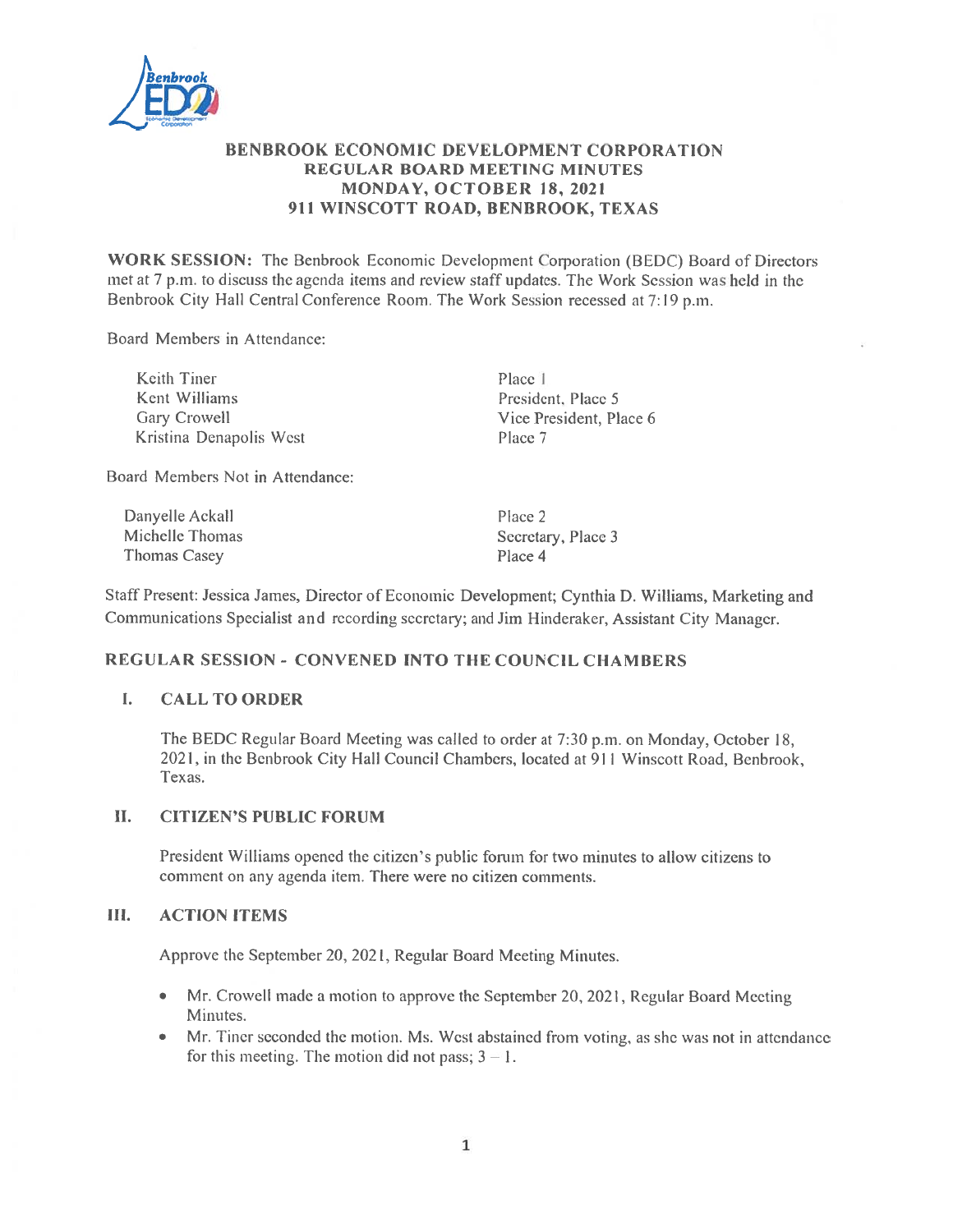

The minutes for Monday, September 20, 2021, will be brought back to the BEDC Board for reconsideration at the next meeting. This will allow Board Members present during the September 20, 2021, meeting to vote on the minutes.

#### IV. **DIRECTOR'S REPORT**

Receive Monthly Financial Report for Period Ending September 30, 2021.

Ms. James responded to a question raised at last month's BEDC Board meeting regarding the increase in the checking account balance between July and August. Ms. James stated that the prior month's balance was reported incorrectly. The checking account balance in July was \$1,504,353.50. The Type B Sales Tax revenue generated accounts for the correct increase between July and August.

**Presentation Highlights:** 

- Liquid assets as of September 30, 2021:  $\bullet$ 
	- o Checking account:  $$1,724,016.12$
	- o Checking account Interest earned: \$301.41
	- o Certificate of Deposit: \$3,821,635.18
	- o Quarter interest earned: \$8,727.62
	- o Total liquid assets: \$5,545,651.30
- Total revenue for September 2021: \$145,080.42. This amount includes:
	- o Sales tax revenue for September 2021: \$135,876.39
	- o Interest earned on both accounts: \$9,029.03
	- o TEDC workshop refund: \$175.00
	- o Total liquid assets: \$1,263,192.81
- Encumbered funds: \$1,232,309.47. This amount includes:
	- o Total current and pending projects: \$1,130,576.62
	- o Total operating expenses for September 2021: \$101,732.85
- Fund balance as of September 30, 2021: \$4,313,341.83

Ms. James will present a year-end report to the Board once the Finance Department has closed out the fiscal year. Projects that were completed in late September are currently being processed, and any unused funds will be available for future use.

There were no comments or questions. No action necessary.

#### $V_{\star}$ **ADJOURNMENT**

The meeting adjourned at 7:36 p.m.

### **APPROVED:**

**KENT WILLIAMS PRESIDENT**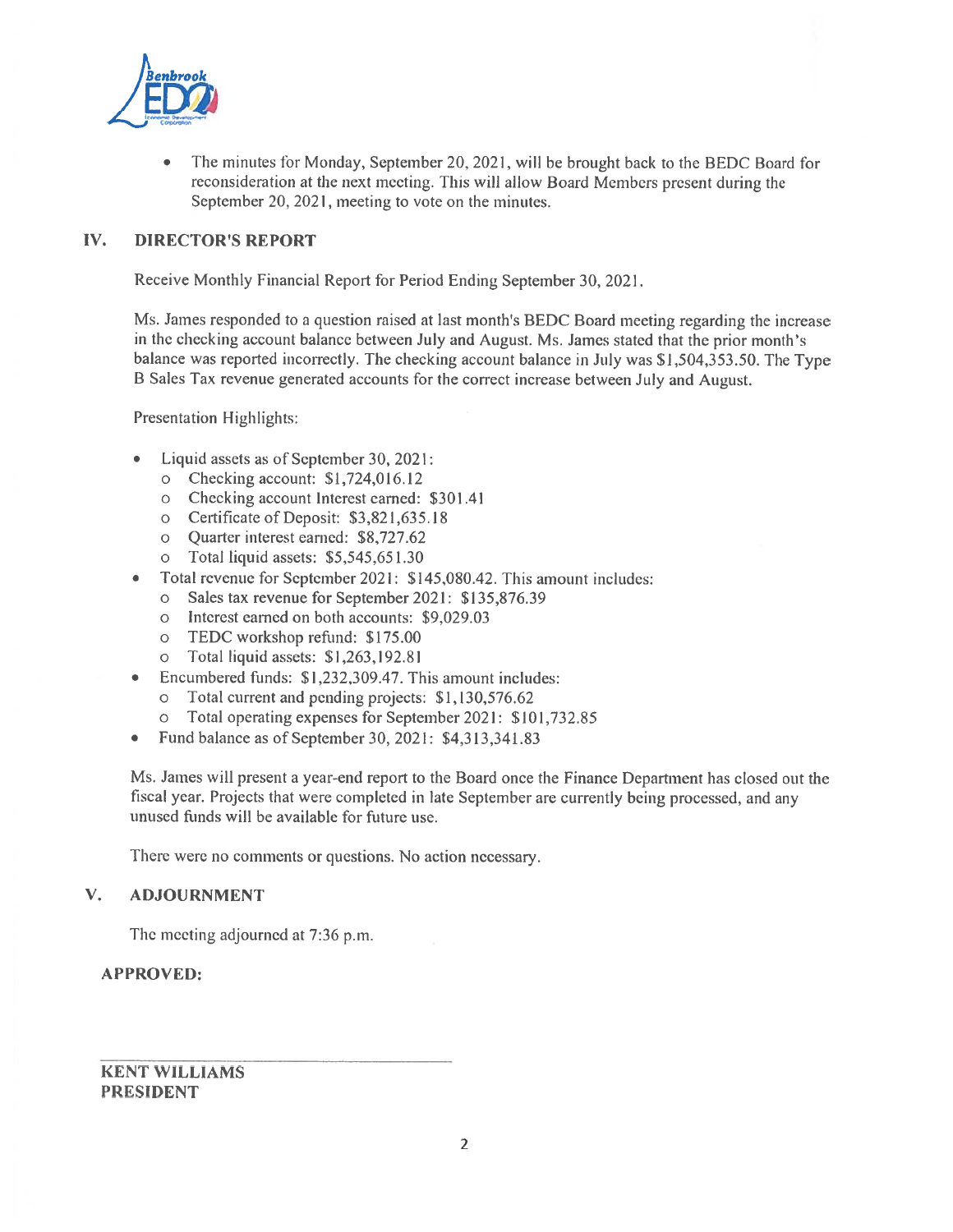

### **GARY CROWELL VICE PRESIDENT**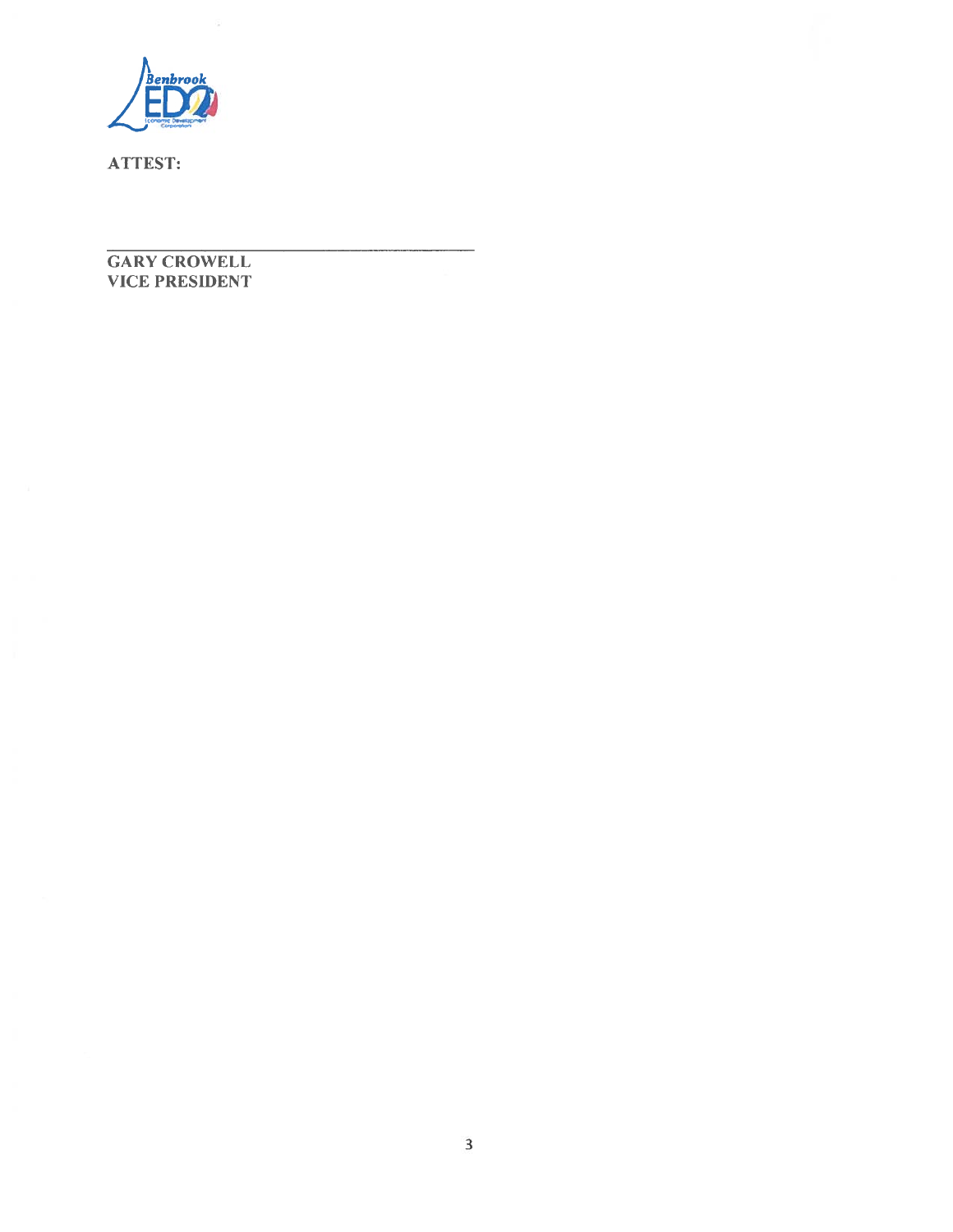

### **BENBROOK ECONOMIC DEVELOPMENT CORPORATION REGULAR BOARD MEETING MINUTES MONDAY, NOVEMBER 15, 2021 911 WINSCOTT ROAD, BENBROOK, TEXAS**

**WORK SESSION:** The Benbrook Economic Development Corporation (BEDC) Board of Directors met at 7 p.m. to discuss the agenda items and review staff updates. The Work Session was held in the Benbrook City Hall Central Conference Room. The Work Session recessed at 7:14 p.m.

Board Members in Attendance:

| Danyelle Ackall         | Place 2            |
|-------------------------|--------------------|
| <b>Thomas Casey</b>     | Place 4            |
| Kent Williams           | Place 5, President |
| Kristina Denapolis-West | Place 7            |

Board Members Not in Attendance:

| Vacant       | Place 1                 |
|--------------|-------------------------|
| Vacant       | Place 3                 |
| Gary Crowell | Place 6, Vice President |

Staff Present: Jim Hinderaker, Assistant City Manager; Jessica James, Director of Economic Development and Marketing; and Cynthia D. Williams, Assistant Director of Economic Development and Marketing and recording secretary

### **REGULAR SESSION - CONVENED INTO THE COUNCIL CHAMBERS**

### **I. CALL TO ORDER**

The BEDC Regular Board Meeting was called to order at 7:30 p.m. on Monday, November 15, 2021, in the Benbrook City Hall Council Chambers, located at 911 Winscott Road, Benbrook, Texas.

### **II. CITIZEN'S PUBLIC FORUM**

President Williams opened the floor to allow citizens to comment on any agenda item. There were no citizen comments related to the agenda.

### **III. ACTION ITEMS**

- A. Approve the September 20, 2021, Regular Board Meeting Minutes.
- B. Approve the October 18, 2021, Regular Board Meeting Minutes.
- The Board of Directors of the BEDC agreed to postpone approval of the September and October minutes until the December meeting. Some Board Members were unable to attend all the meetings. This will provide all of the Board Members an opportunity to review the minutes. The BEDC Regular Board Meeting minutes for September, October, and now November will be approved during the December meeting.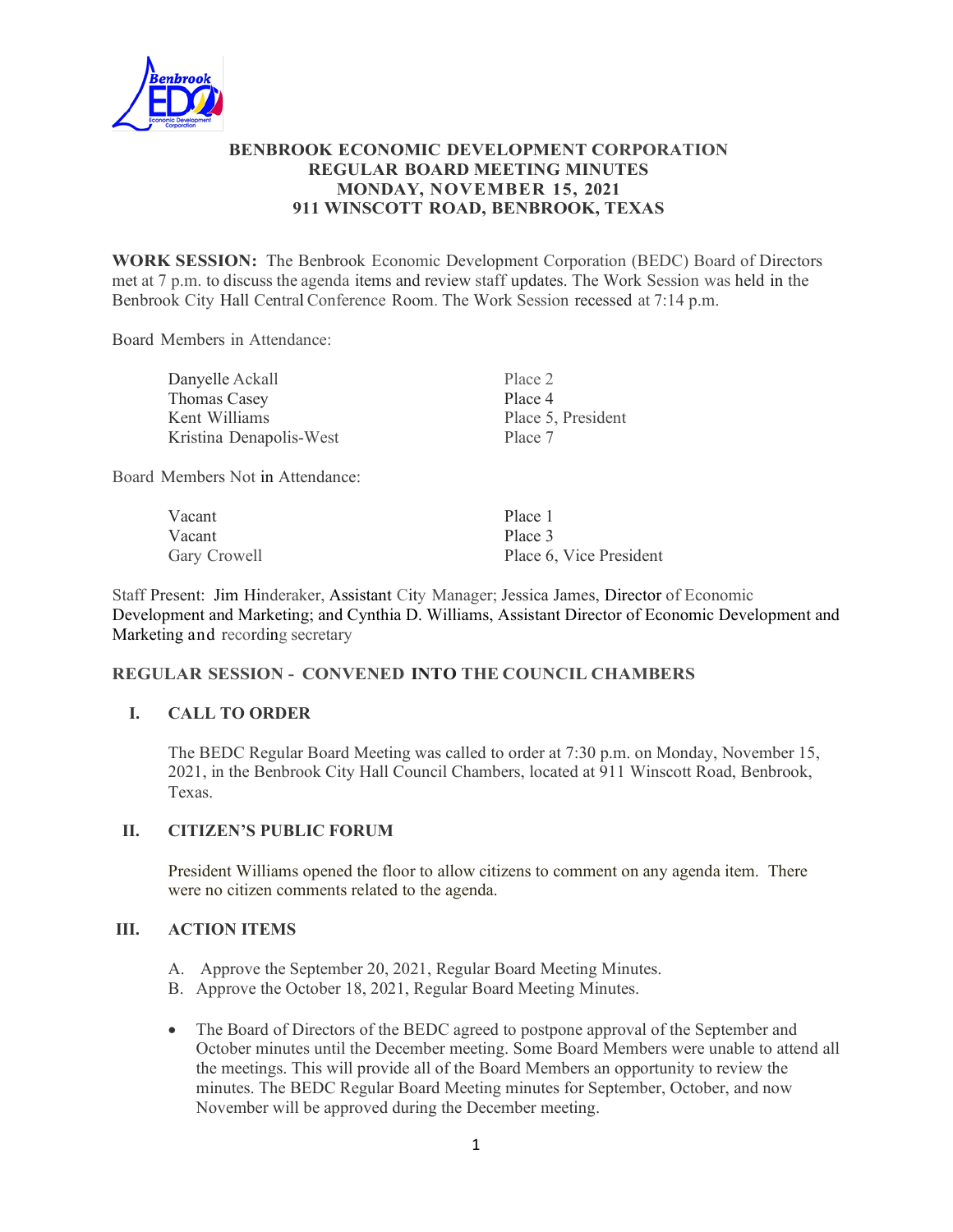

- C. Approve Update of Signature Cards on all BEDC Pinnacle Bank Accounts.
- Ms. James reported that Signature Cards on all Pinnacle Bank accounts must be updated to reflect current staff members and BEDC officers. This will include removing Michelle Thomas, former Board Member and Hillary Cromer, former employee, and adding Cynthia Williams. Staff recommends that the BEDC Board of Directors approve updating Signature Cards on all BEDC Pinnacle Bank accounts including the Business Checking Account and the Certificate of Deposit.
	- Ms. West made a motion to approve the update of Signature Cards on all BEDC Pinnacle Bank accounts.
	- Mr. Casey seconded the motion. There were no further questions or comments. The motion carried, 4-0.

### **IV. DIRECTOR'S REPORT**

Receive Monthly Financial Report for Period Ending October 31, 2021.

Presentation Highlights:

- Liquid assets as of October 31, 2021:
	- o Sales Tax: \$139,569.26
	- o YTD: \$1,263,192.81
	- o Checking account: \$1,763,149.27
	- o Checking account Interest earned: \$319.89
	- o Certificate of Deposit: \$3,821,635.18
	- o Total liquid assets: \$5,584,784.45
- Total revenue for October 2021: \$140,866.00. This amount includes:
	- o Sales tax revenue for October 2021: \$139,569.26
	- o XTO Energy: \$976.85
	- o Interest earned on both accounts: \$319.89
	- o Total liquid assets: \$5,584,784.45
- Encumbered funds: \$1,669,589.77. This amount includes:
	- o Total current and pending projects: \$1,635,559.00
	- o Total operating expenses for October 2021: \$34,030.77
- Fund balance as of October 31, 2021: \$3,915,194.68

Staff was alerted by Ms. West to the fact that the Fund Balance in the presentation and the Board Packet were not the same. Ms. James clarified that the Fund Balance in the Board Packet is correct; however, it is erroneous in the presentation. Instead of \$3,915,091.68, the Fund Balance for the period ending September 30, 2021, should be \$3,915,194.68. That error will be corrected by staff.

There were no further comments or questions. No action necessary.

### **V. EXECUTIVE SESSION**

The Board convened into Executive Session at approximately 7:40 p.m. to discuss the item below. No action was taken.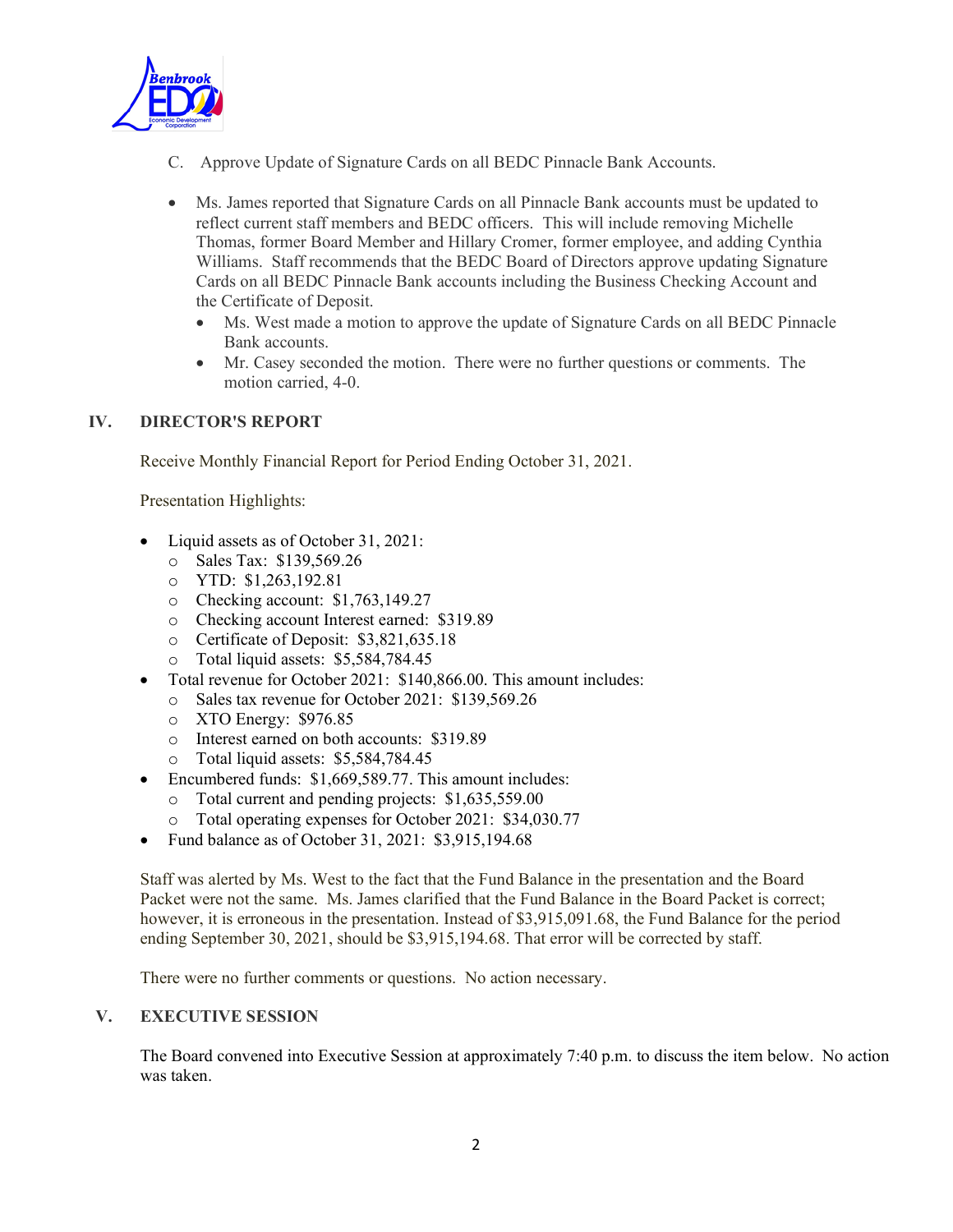

*Pursuant to the Texas Open Meetings Act:*

- A. Section 551.072 Deliberations Regarding Real Property. Deliberate the purchase, exchange, lease, or value of real property, as deliberation in an open session would have a detrimental effect on the position of governmental body negotiations with a third person.
	- DISCUSS PROPERTY LOCATED SOUTH OF I-20/I-820 LOOP, WEST OF ARROW WOOD ST., NORTH OF LAKESIDE DR., AND EAST OF BENBROOK BLVD./U.S. HWY. 377.
	- DISCUSS BEDC-OWNED PROPERTY COMMONLY REFERRED TO AS WESTPARK CORNER.
- **VI. RECONVENE INTO OPEN SESSION**

The BEDC Board reconvened into open session at 8:26 p.m.

### **VII. TAKE ANY NECESSARY OR APPROPRIATE ACTION AS A RESULT OF CLOSED EXECUTIVE SESSION**

No action necessary.

### **VIII. ADJOURNMENT**

The meeting adjourned at approximately 8:27 p.m.

 $\frac{1}{2}$  ,  $\frac{1}{2}$  ,  $\frac{1}{2}$  ,  $\frac{1}{2}$  ,  $\frac{1}{2}$  ,  $\frac{1}{2}$  ,  $\frac{1}{2}$  ,  $\frac{1}{2}$  ,  $\frac{1}{2}$  ,  $\frac{1}{2}$  ,  $\frac{1}{2}$  ,  $\frac{1}{2}$  ,  $\frac{1}{2}$  ,  $\frac{1}{2}$  ,  $\frac{1}{2}$  ,  $\frac{1}{2}$  ,  $\frac{1}{2}$  ,  $\frac{1}{2}$  ,  $\frac{1$ 

**\_\_\_\_\_\_\_\_\_\_\_\_\_\_\_\_\_\_\_\_\_\_\_\_\_\_\_\_\_\_\_\_\_\_\_\_\_\_\_\_\_\_\_**

**APPROVED:**

**KENT WILLIAMS PRESIDENT**

**ATTEST:**

**GARY CROWELL VICE PRESIDENT**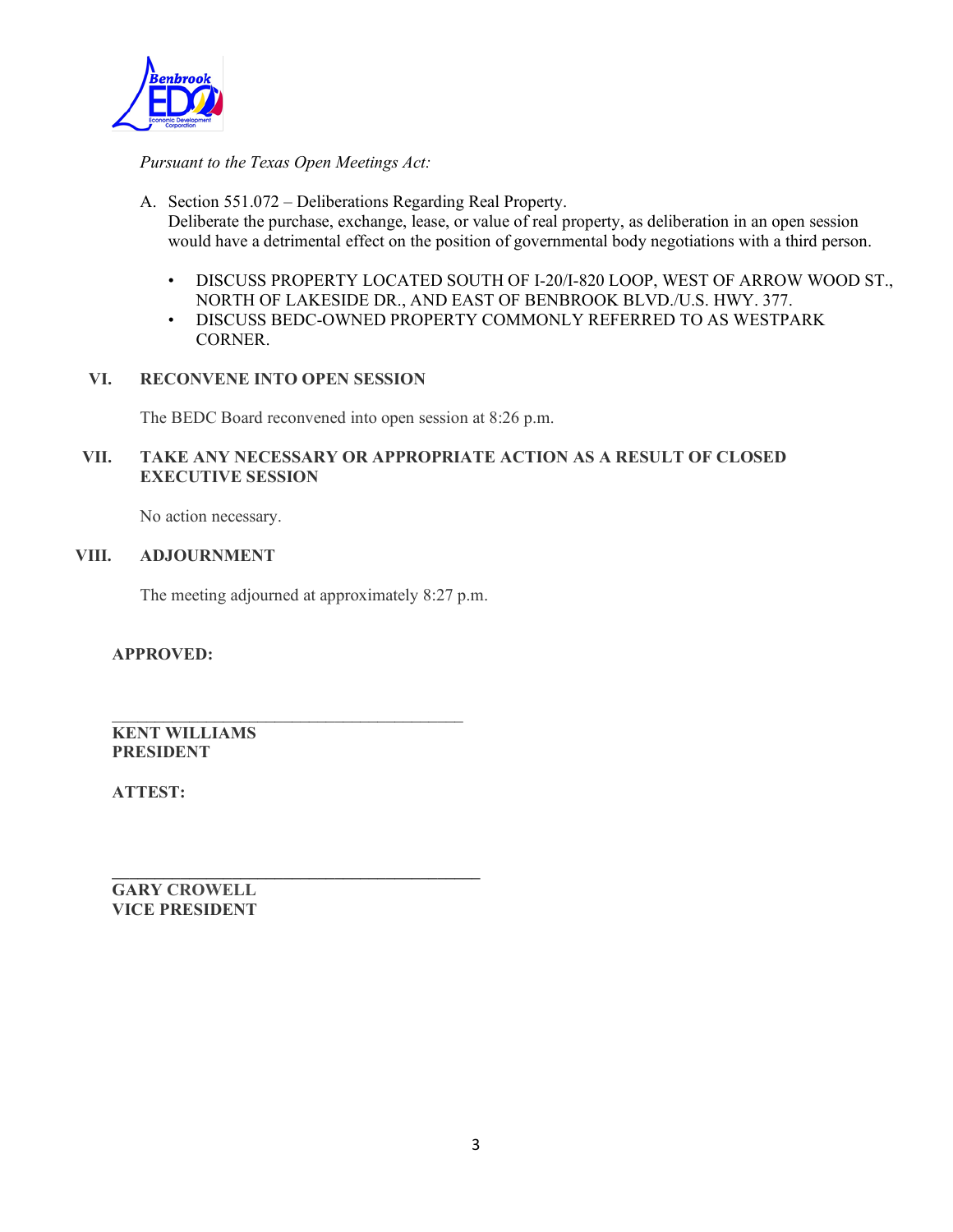

# **Benbrook Economic Development Corporation**

| DATE:            | <b>REFERENCE</b><br>NUMBER: | SUBJECT:                                                                                                                       | PAGE: |
|------------------|-----------------------------|--------------------------------------------------------------------------------------------------------------------------------|-------|
| January 18, 2022 | $3-E$                       | Consider Approval of a Lease Agreement Between the<br>Benbrook Economic Development Corporation (BEDC)<br>and Kenneth Russell. | of 2  |

### **BACKGROUND**

Russell Feed & Supply, located at 8704 Benbrook Boulevard, has been in operation since 1997. For over 20 years, Mr. Russell has provided farmers, ranchers, and homeowners with needed supplies such as horse and cattle feed, pet care items, vaccination clinics, and lawn and garden products. Mr. Russell is currently in the process of replacing his original building with a new larger building on his property.

To ensure Mr. Russell could continue to operate his feed store while he built a new building on his existing site, the Benbrook Economic Development Corporation (BEDC) approved a year lease agreement with him for 2021 at no charge. The BEDC property Mr. Russell leased is located at 9331 Westpark Dr. in Benbrook. The agreement also had a three-month extension that will expire on March 31, 2022.

Mr. Russell was not able to complete the construction of his new building and is requesting a new lease that will start on April 1, 2022, and run through June 30, 2022. He would also like the lease agreement to include a three-month extension if needed.

### **LEASE AGREEMENT**

At the direction of the BEDC Board, staff worked with Mr. Russell to write a new lease to reflect the additional time Mr. Russell is requesting with a discounted rent rate. This will provide Mr. Russell the additional time he needs to finish the construction on his building and not interrupt his business operation.

The Agreement outlines the obligations of each party, term of three months with a possible additional three months, and the rental rate. Other than the term, rental rate, and performance measures, the other obligations in the agreement are the same as the prior lease.

| SUBMITTED BY:<br>Jessica James | DISPOSITION BY BEDC BOARD:<br>OTHER (DESCRIBE)<br>APPROVED | <b>PROCESSED BY:</b>      |
|--------------------------------|------------------------------------------------------------|---------------------------|
|                                |                                                            | DATE:<br>January 18, 2022 |